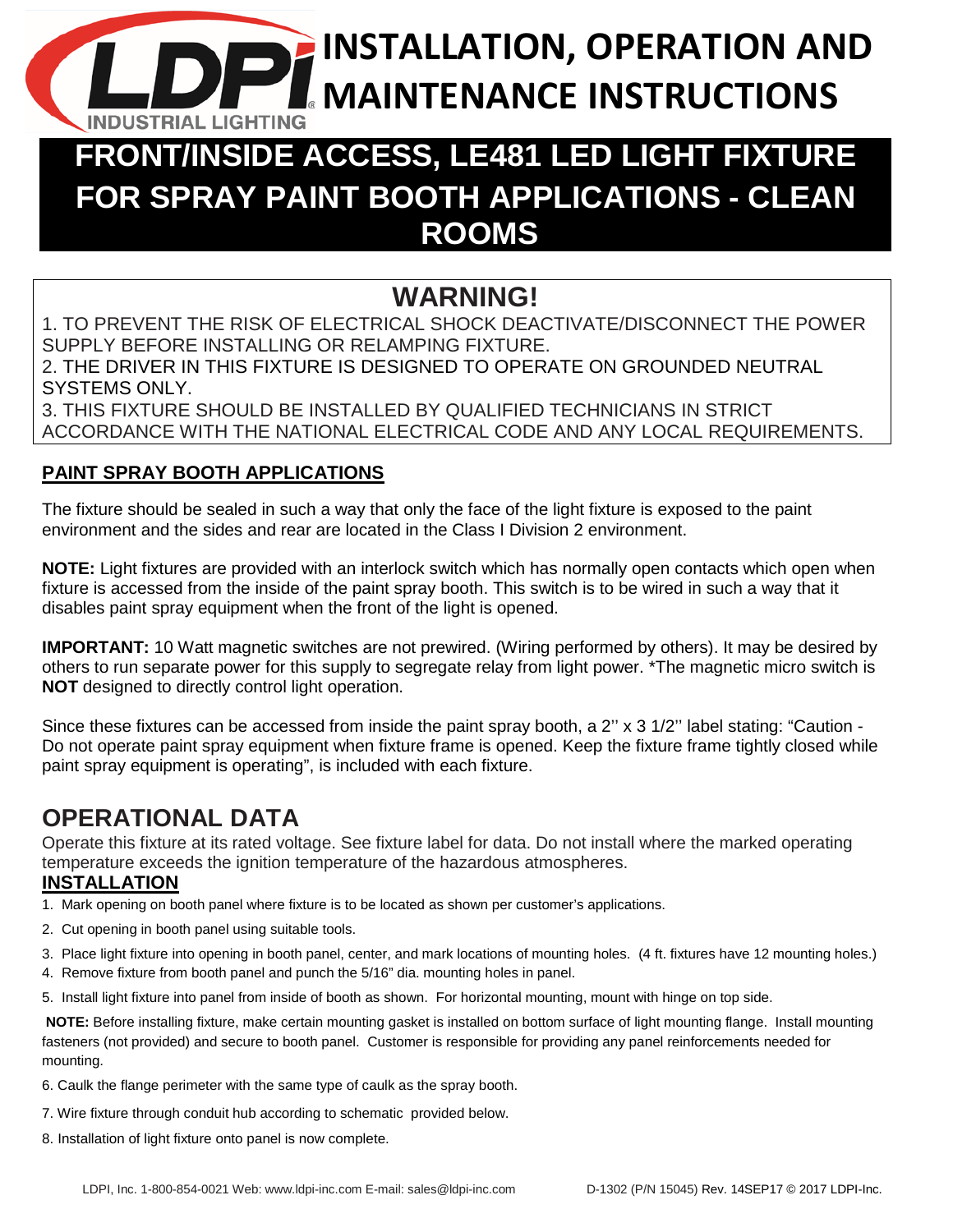



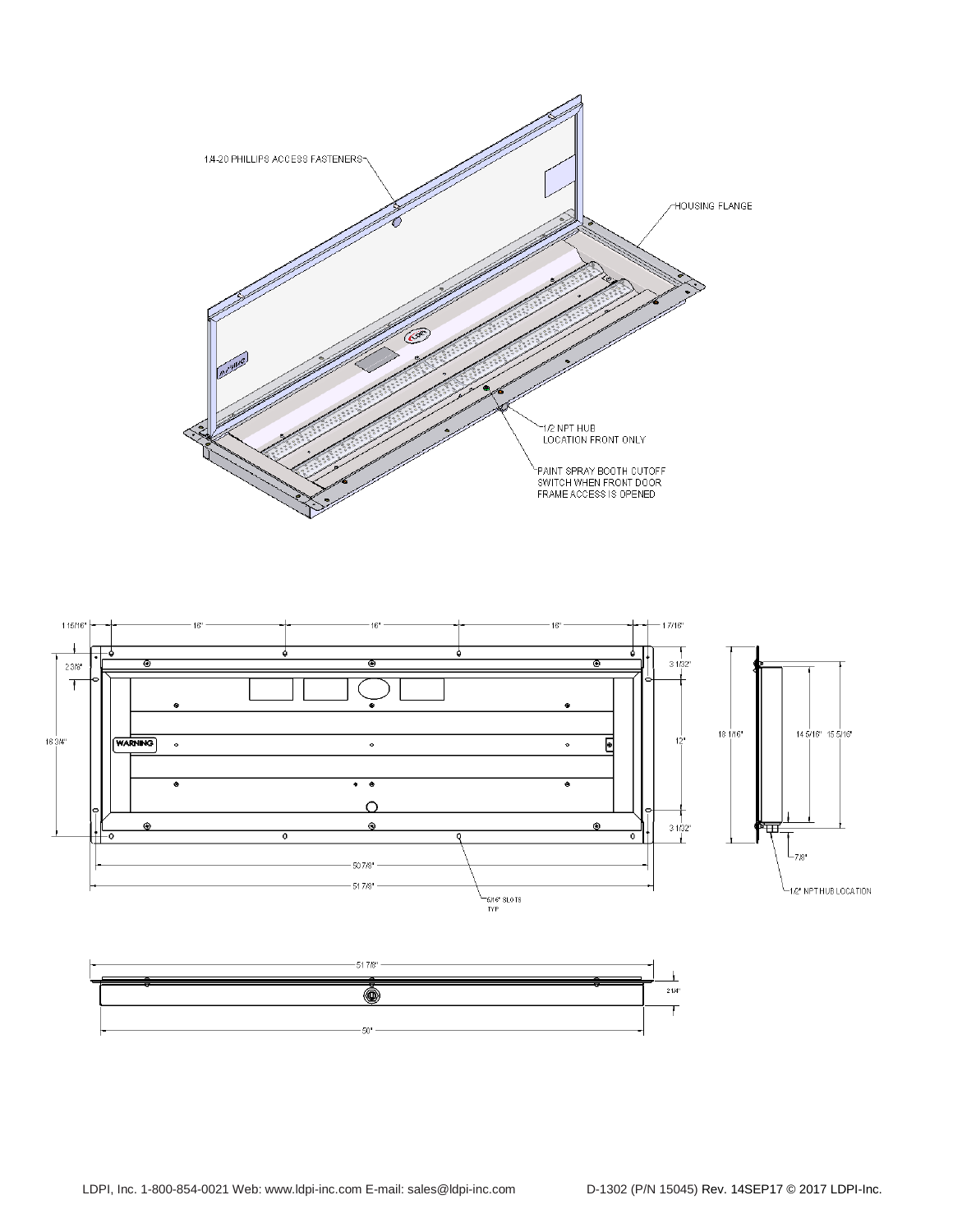# CUT OUT DIMENSIONS

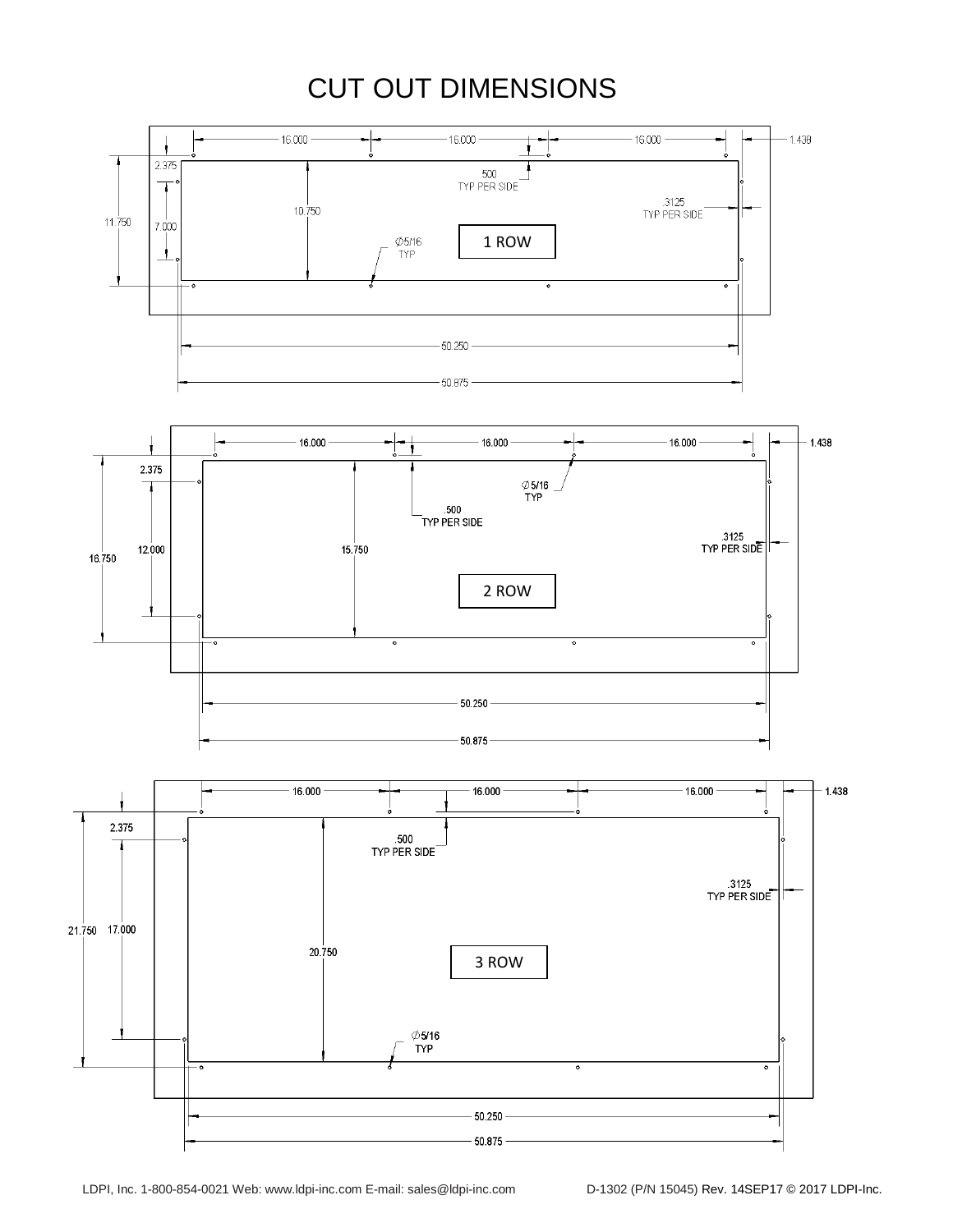



### **WIRING SCHEMATIC - TYPICAL:**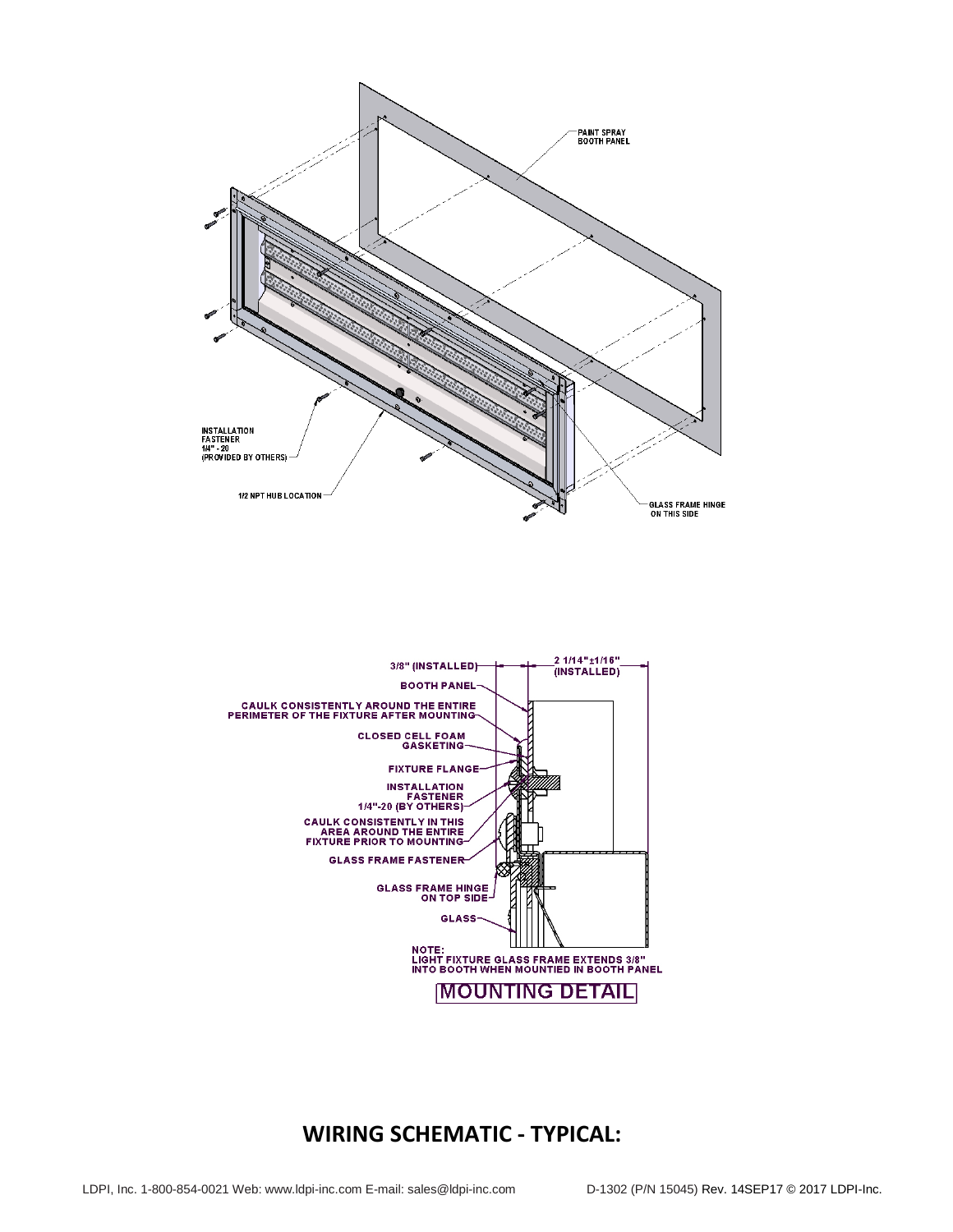

#### **NOTE:**

Normally open magnetic switches are intended to be used to trigger a relay (furnished by others) which disables the paint system. Because of the small capacity of the switch a solid state relay is recommended. It may be desired by others to utilize a separate power supply to segregate the relay (furnished by others) from the lighting power supply.

The magnetic switch IS NOT designed to directly control light operation!

The magnetic switch is rated for 10 watts resistive at a maximum of 300 VAC.

Series wiring of more than 10 switches is NOT RECOMMENDED.

#### **NOTE:**

Refer to diagram on ballast with specific wiring details.

#### **CAUTION:**

Overloading the switch circuits WILL cause failure. LDPI, Inc. recommends having a certified electrician/engineer review loads to ensure that overloading of switch does not occur.